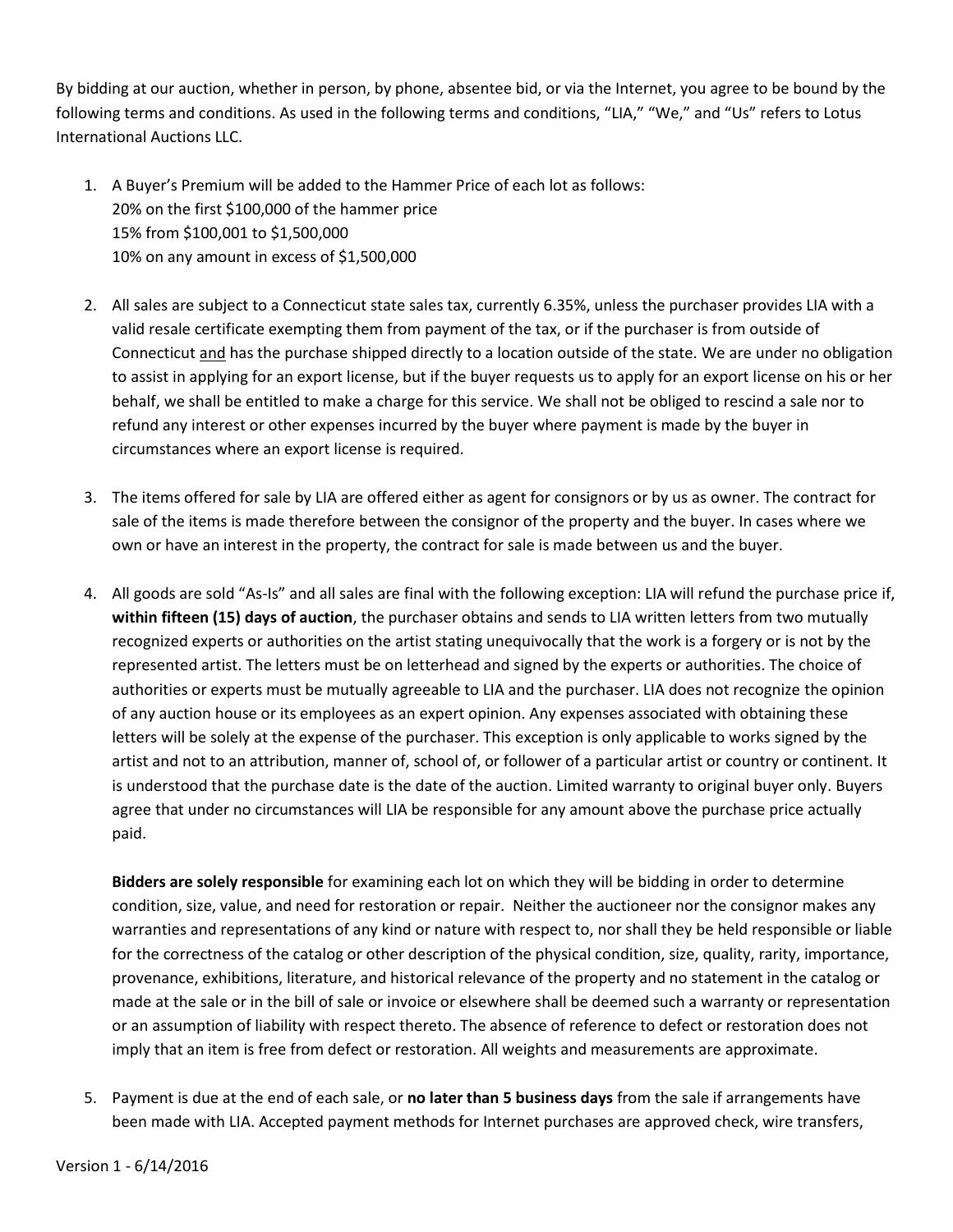money order, or cashier's check. For in-house purchases, payment terms are the same as for Internet purchases, except that cash, Visa, and MasterCard are also accepted. For international bidders, we only accept wire transfers as a method of payment. For payments by credit card, the maximum invoice amount on which payments are accepted is \$2,500, and a 3% surcharge to the entire purchase price, including buyer's premium and any other charges, is added to the invoice. We reserve the right to require payment by methods other than credit card for any reason. All payment must be made in US Dollars. We do not accept PayPal. LIA reserves the right to hold property until payments have cleared our bank.

- 6. Each prospective buyer must complete and sign a registration before bidding. LIA reserves the right to require bank or other financial references for participation in the auction or for bidding on a specific lot. A deposit may be required. LIA and its auctioneers, at their sole discretion, have the right to refuse any bid, to advance bidding in such a manner as we decide, to withdraw or divide any lot, to combine any two or more lots, and, in the case of error or dispute whether during or after the sale, to determine the successful bidder, to continue the bidding, to cancel the sale, or to reoffer and resell the item in dispute.
- 7. Some lots in the sale are subject to a reserve, which is the confidential minimum price below which the lot will not be sold. Reserves are agreed upon with consignors, or in the absence thereof, at the sole discretion of LIA. We may implement reserves by opening the bidding on behalf of the consignor up to the amount of the reserve price, by placing successive or consecutive bids for a lot or bids in response to other bidders. In instances where we own or have an interest in a lot other than our commission, we may bid up the reserve amount to protect such interest. In certain instances, the consignor may pay us less than the standard commission rate where a lot is "bought-in" to protect its reserve. LIA or its auctioneer may reject an opening bid that, in their opinion, is not commensurate with the value of that lot.
- 8. LIA reserves the right to reject a bid from any bidder. The highest bidder acknowledged by the auctioneer shall be the purchaser. In the event of any dispute between bidders, the auctioneer shall have sole and final discretion to determine the successful bidder. If any dispute arises after the sale, LIA's sale record shall be conclusive in all respects.
- 9. Purchases can only be removed after payment in full is received. Purchases can only be released to third parties, including shippers, with written instructions from buyer. Removal shall be at the expense, liability and risk of the purchaser. LIA reserves the right to charge a monthly fee of one and one-half percent (1.5%) per month of the amount of the purchase price for any lot not removed within 7 business days of the sale. LIA shall apply any deposit or payment to loss, damages, and expenses incurred in the storage and/or resale of goods not paid for in full or removed within the specified time frame, and shall retain any balance as liquidated damages. If the property is not removed within sixty days of purchase, the item may be deemed abandoned, and will become the property of LIA, and LIA will retain any deposits or payments made by the purchaser.
- 10. LIA is under no obligation, but may agree to package and ship an item at the request of the purchaser. The purchaser agrees that the packaging, shipping, and handling is at the absolute risk of the purchaser. The purchaser will pay all costs including, but not limited to, the handling and insurance associated with shipping. LIA will be held harmless from any claim, and any rights of subrogation from an insurance carrier are waived against LIA. We are not responsible for the acts or omissions of their parties whom we retain for the purposes of handling, packing, and shipping.